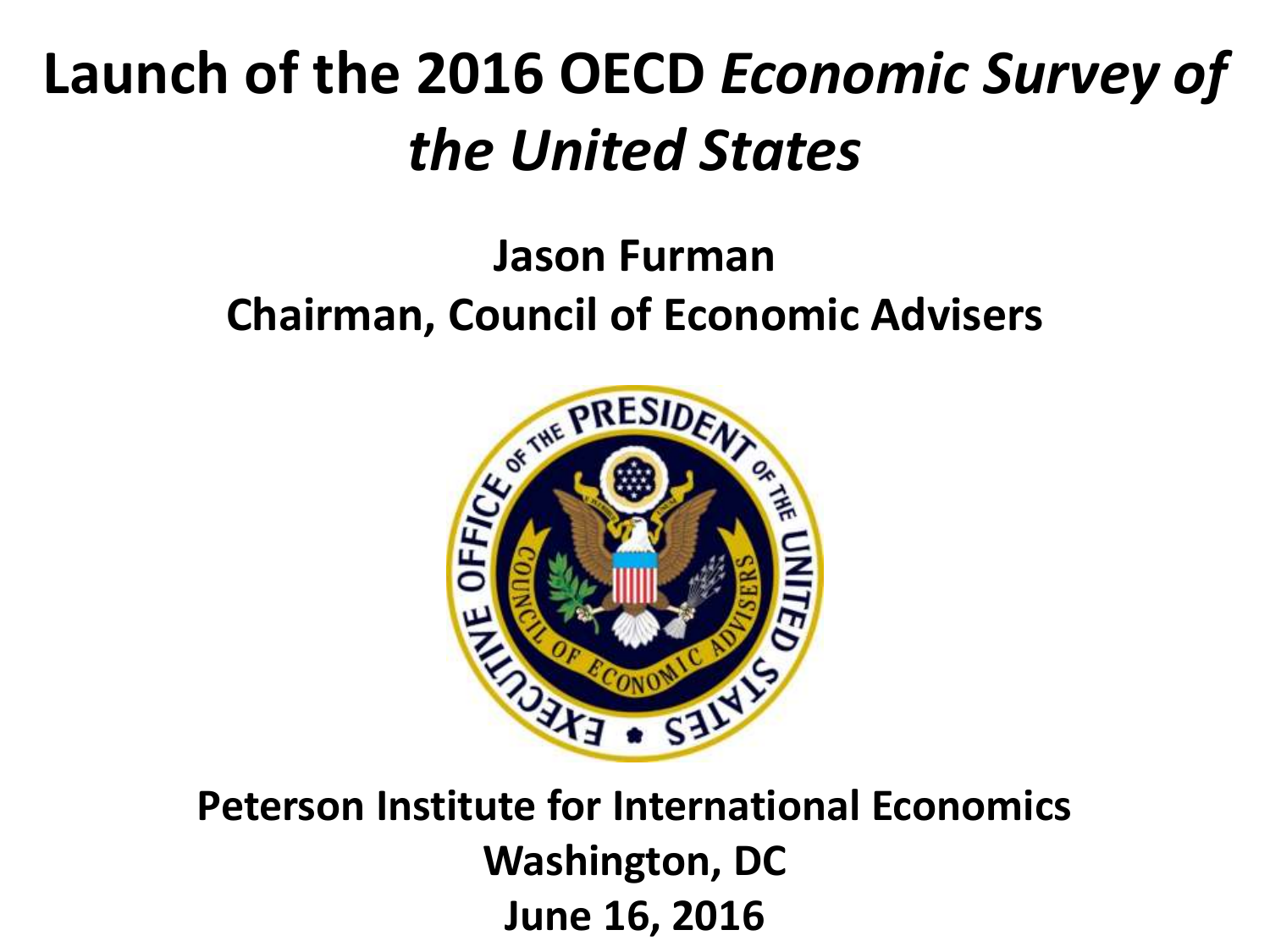### **In Part Due to Different Policy Responses to the Crisis, the United States and the Euro Area Have Seen Diverging Output Paths**



Note: For euro area, values for population are quarterly interpolations of annual data. Projections for real GDP growth are from the IMF *World Economic Outlook* (April 2016), and projections for population are from Eurostat.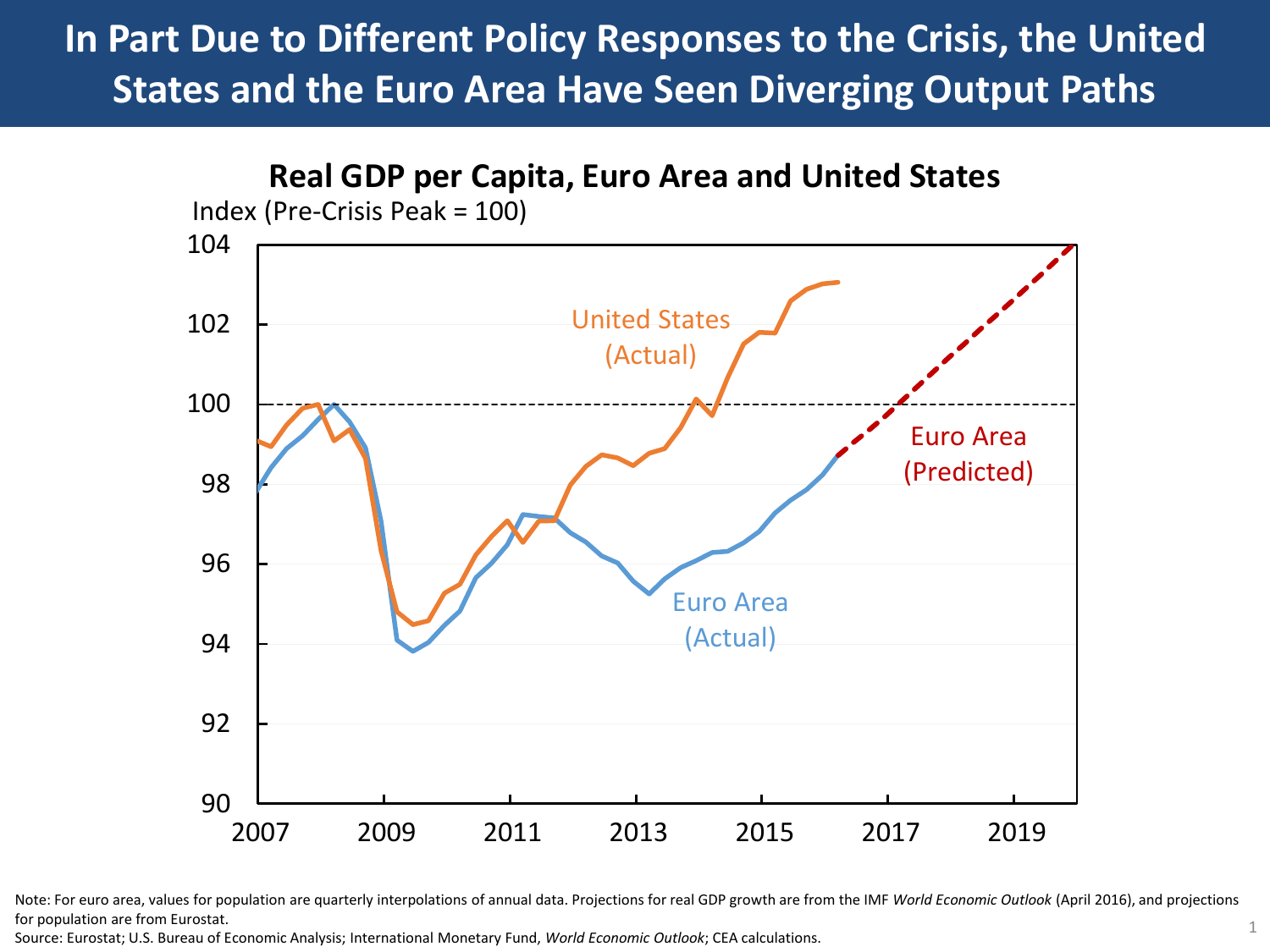#### **The Unemployment Rate Has Consistently Fallen Below Expectations**



Note: Annual forecasts are current as of March of the stated year. Shading denotes recession. Source: Blue Chip Economic Indicators; Bureau of Labor Statistics, Current Population Survey.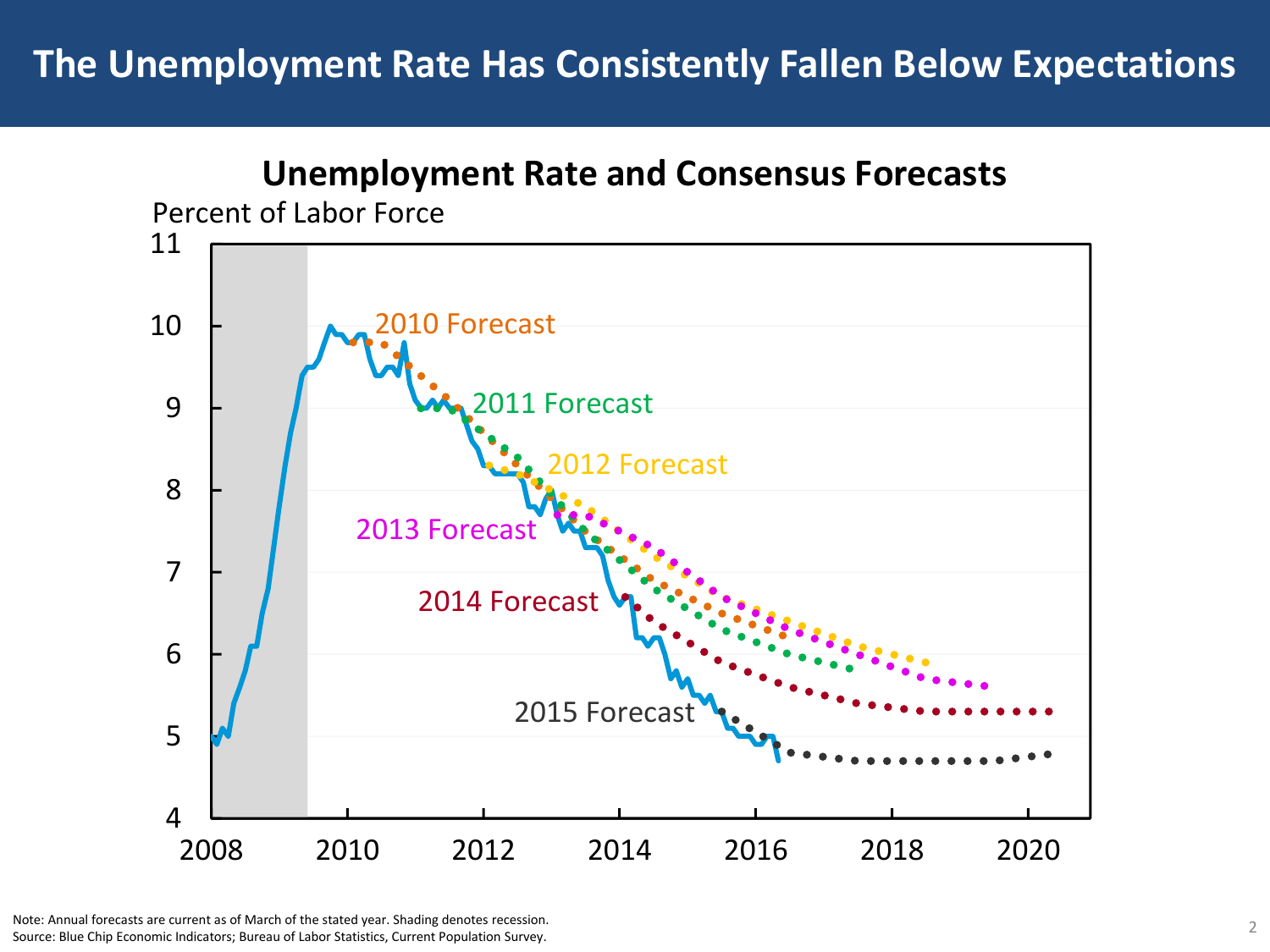### **Nominal Wages are Rising Somewhat Faster than Earlier in the Recovery, but Wage Growth Is Still Too Low**

### **Average Hourly Earnings Growth and Consumer Inflation**

Twelve-Month Percent Change

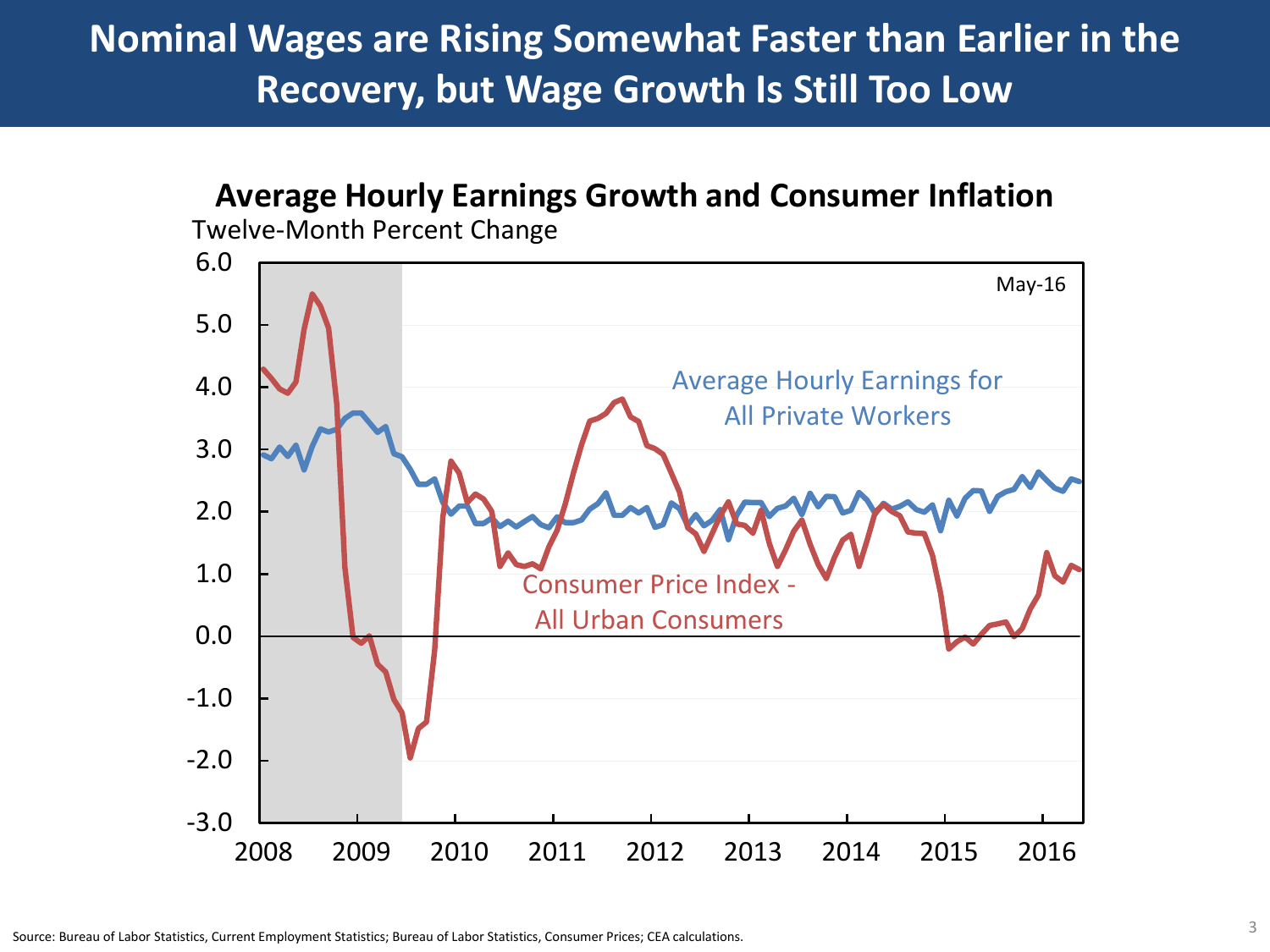#### **Productivity Growth Has Slowed Across All G-7 Economies**

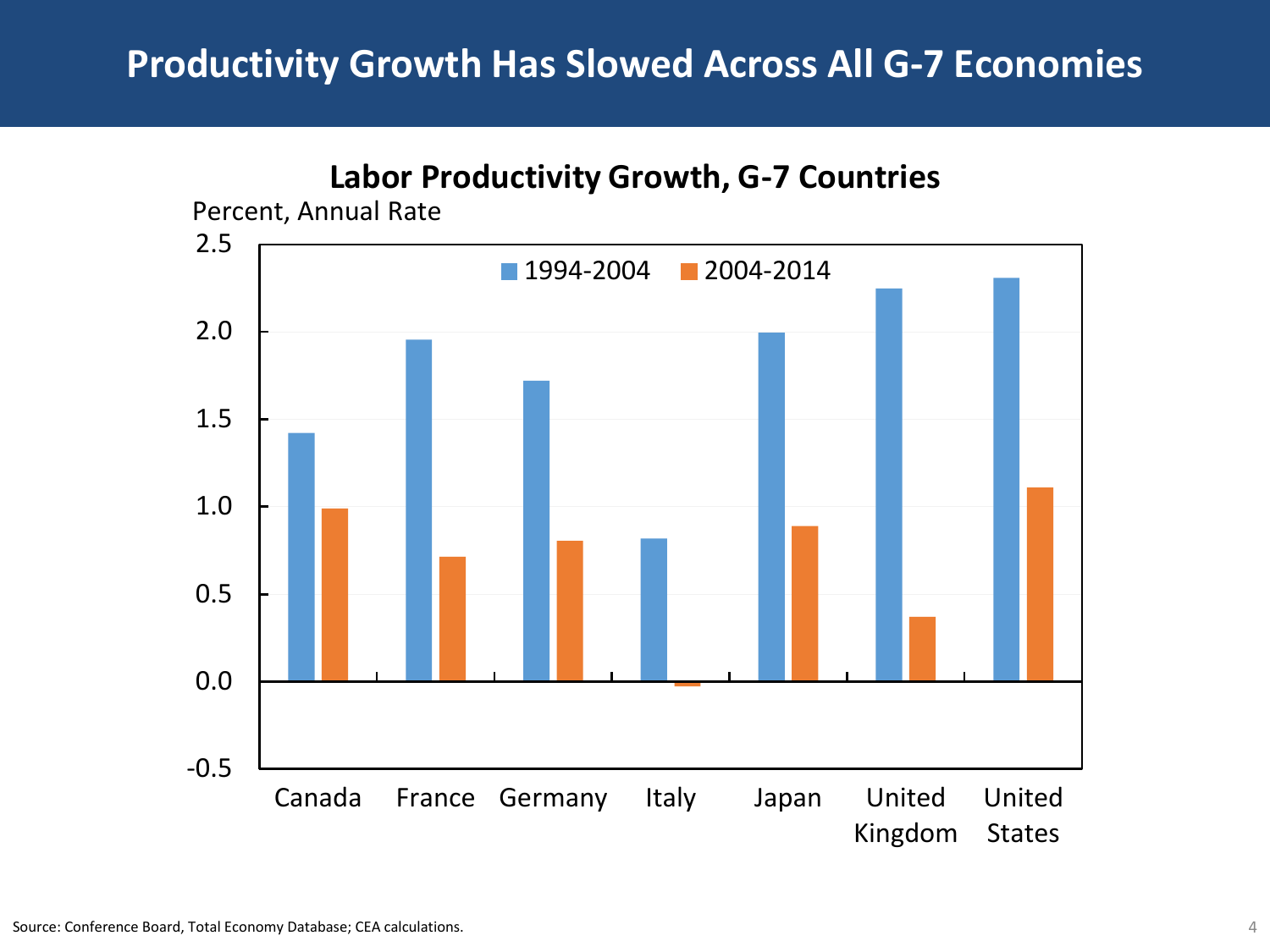### **High and Rising Inequality is a Problem Across Major Advanced Economies, But Particularly for the United States**

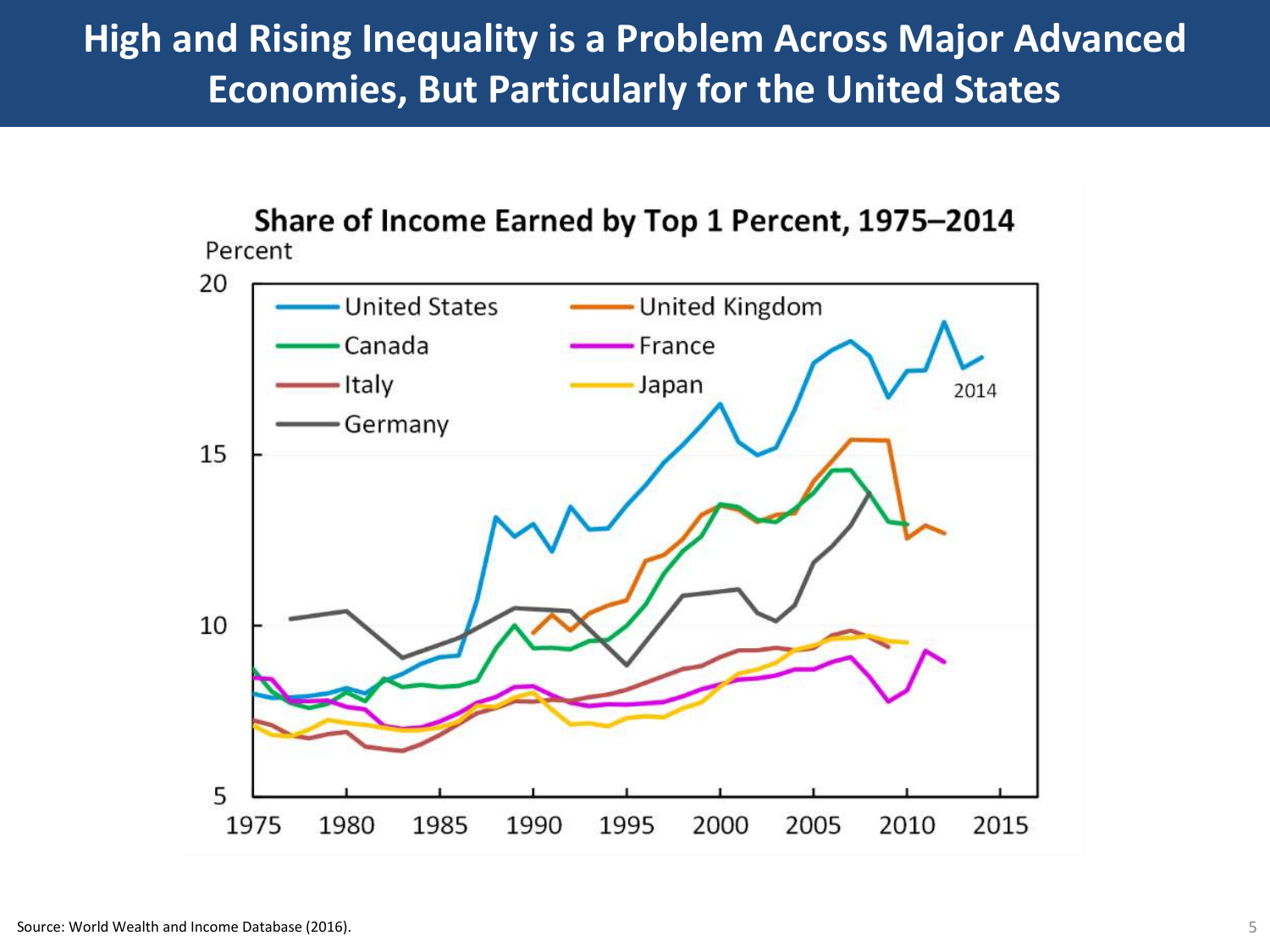### **In the United States, Labor Force Participation Has Declined; Not All of Decrease Due to Aging of Population**



Source: Organisation for Economic Co-operation and Development. 6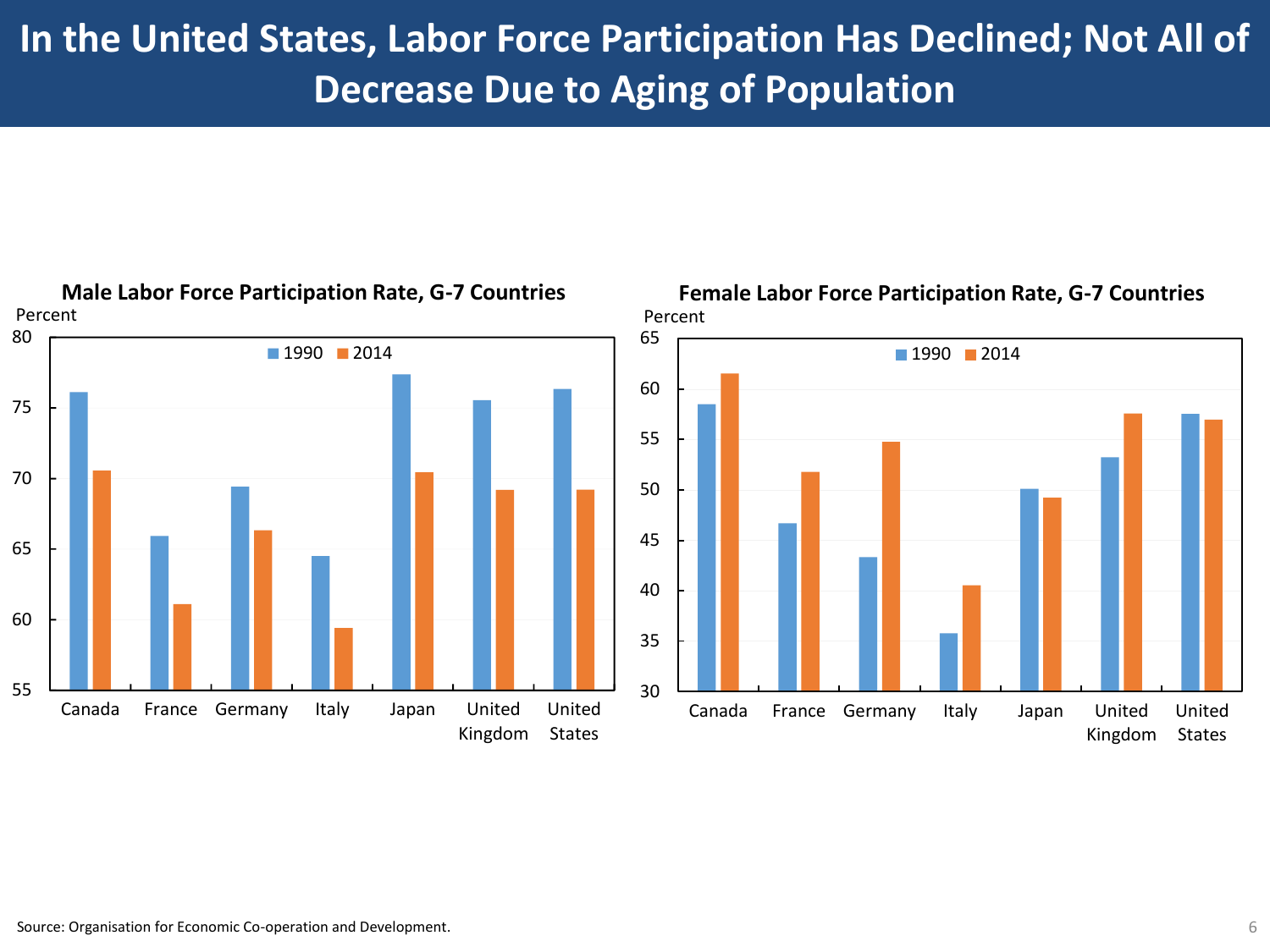## **Measures of Fluidity, Including Job Creation/Destruction and Firm Entry/Exit, Have Been Declining for Decades**

#### Firm Entry Firm Exit Job Creation 2013 Job Destruction  $6 \begin{array}{c} \begin{array}{c} \text{6} \\ \text{1975} \end{array} \end{array}$ 8 10 12 14 16 18 20 22 1975 1980 1985 1990 1995 2000 2005 2010 **Firm and Labor Market Dynamism, 1977-2013** Rate (Percent)

Note: Job creation and destruction expressed as share of total employment; firm entry and exit expressed as share of all firms. Dashed lines indicate 1977-2013 linear trend. Source: Census Bureau, Business Dynamics Statistics.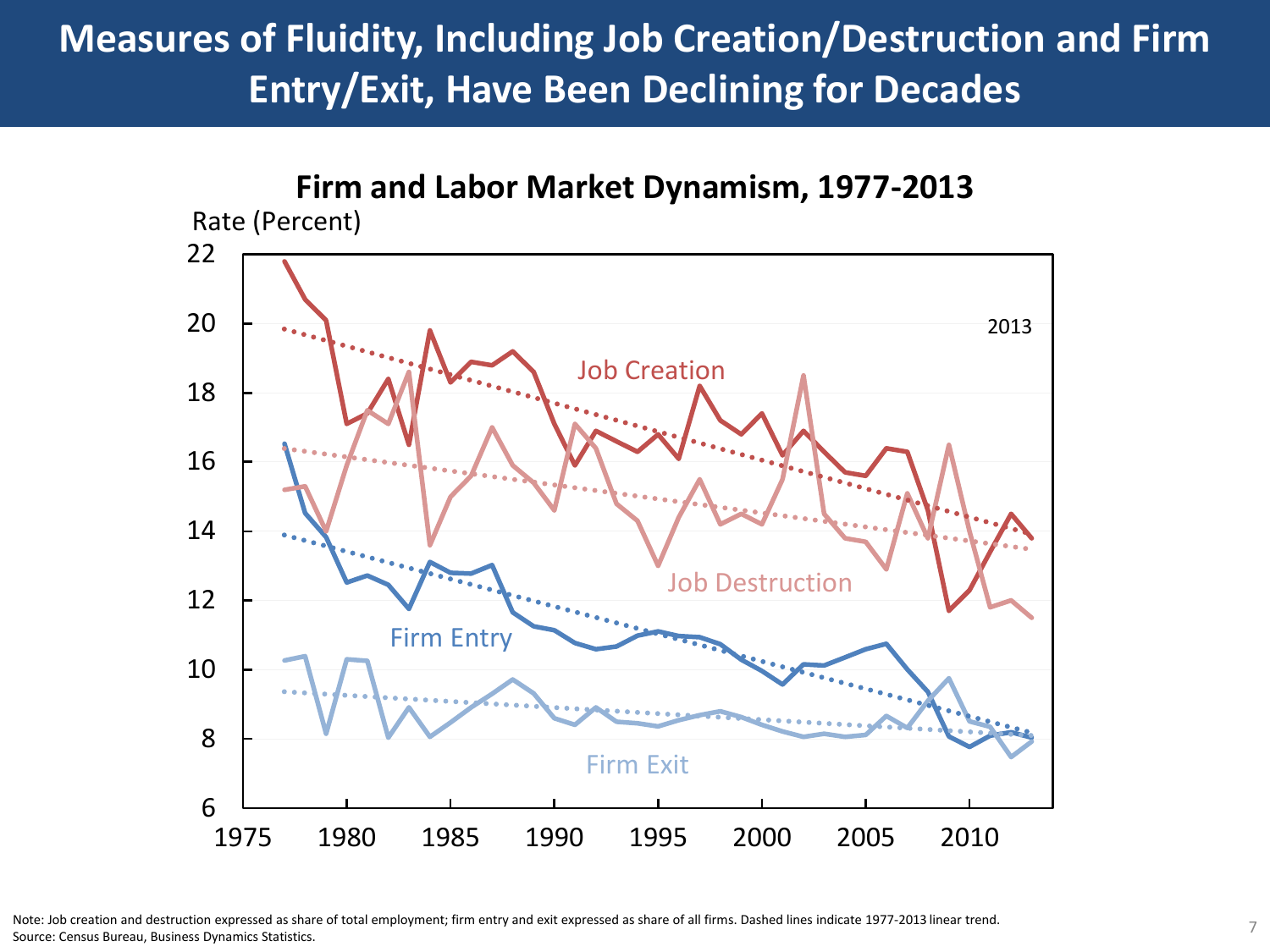## **Selected Policies for Faster, More Inclusive Growth**

- **Investing in infrastructure and research and development**
- **Reforming the business tax code to reduce distortions**
- **Encouraging innovation via trade**
	- Passing the Trans-Pacific Partnership (TPP)
	- Concluding negotiations on the Transatlantic Trade and Investment Partnership (T-TIP)
- **Promoting equality of opportunity**
	- Investing in high-quality education, job training, and apprenticeship programs
	- Expanding the EITC and raising the minimum wage
- **Providing greater access to child care and paid leave for working families**
- **Reducing concentration of market power and rent-seeking behavior**
	- Carefully administering existing regulations that fight rent-seeking
	- Reforming patent rules
	- Reforming occupational licensing and land-use restrictions
- **Criminal justice reform, including reducing pre-screening of those with criminal records**